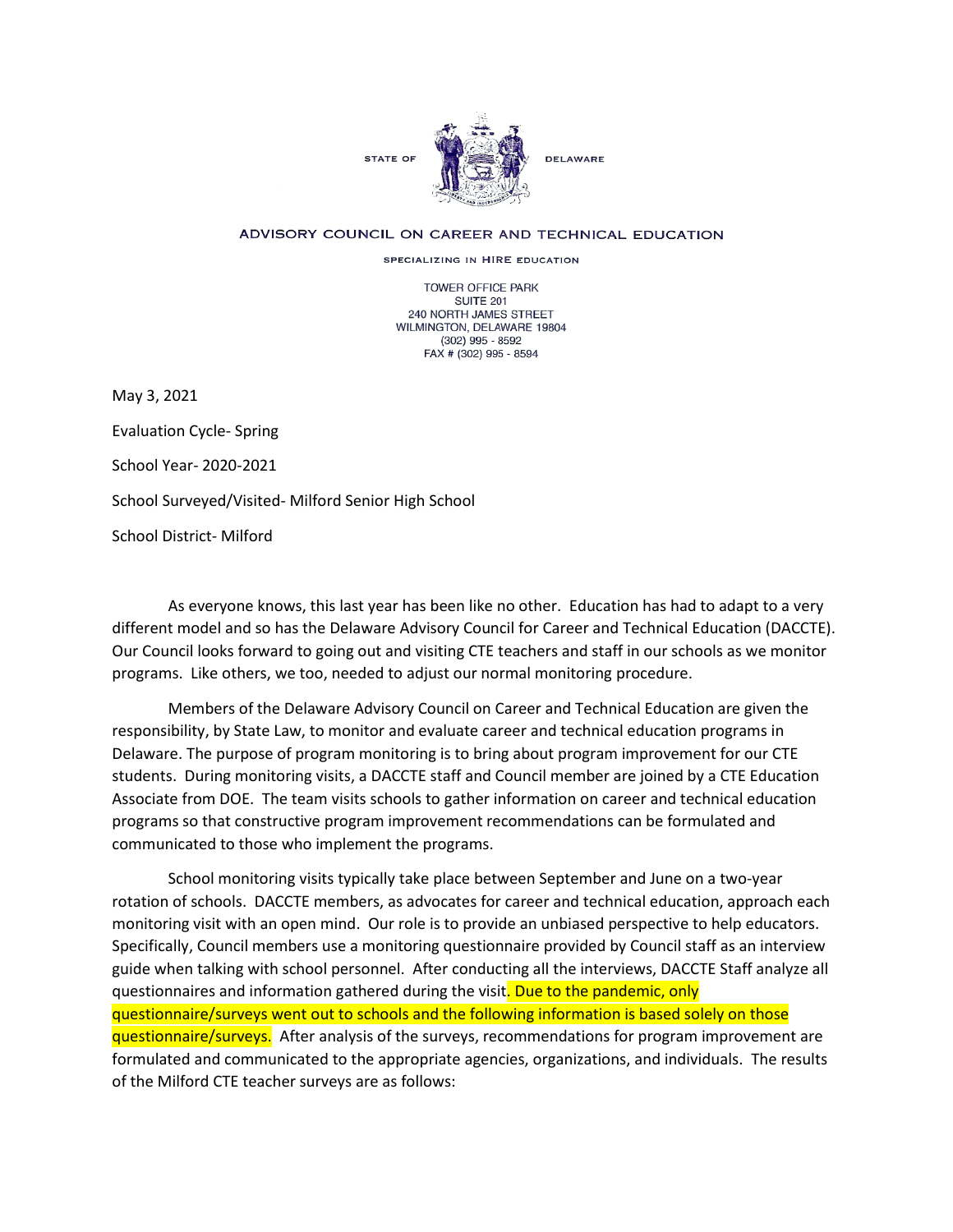• 7 out of 10 teachers emailed, completed, and returned the survey.

| <b>Survey Question</b>                                                                         | <b>Survey shows</b><br>this area is<br>being met | <b>Survey shows</b><br>this area<br>needs more<br>focus | <b>Survey is</b><br>inconclusive | <b>Notes</b>                                                                |
|------------------------------------------------------------------------------------------------|--------------------------------------------------|---------------------------------------------------------|----------------------------------|-----------------------------------------------------------------------------|
| Pathways have<br>sequenced courses                                                             |                                                  |                                                         |                                  |                                                                             |
| Pathways are approved<br>through DOE                                                           |                                                  |                                                         |                                  |                                                                             |
| English, Math, Science,<br>Social Studies Integration<br>into CTE coursework                   |                                                  |                                                         |                                  |                                                                             |
| <b>Facilities</b>                                                                              |                                                  |                                                         |                                  |                                                                             |
| <b>Instructional Supplies</b><br>and Materials                                                 |                                                  |                                                         |                                  |                                                                             |
| <b>Instructional Equipment</b><br>and Technical Support                                        |                                                  |                                                         |                                  |                                                                             |
| Advisory Committee in<br>place and supporting CTE<br>programs                                  |                                                  |                                                         |                                  |                                                                             |
| CTSO available and<br>participating in Local,<br>State, Regional, and<br><b>National Level</b> |                                                  |                                                         |                                  |                                                                             |
| <b>Work-Based Learning</b><br>Opportunities                                                    |                                                  |                                                         |                                  | Important to<br>note that many<br>schools have a<br><b>WBL Coordinator.</b> |
| Pathways prepare<br>students for entry level<br>positions after HS                             |                                                  |                                                         |                                  |                                                                             |
| Career Pathway<br><b>Selection Process</b>                                                     |                                                  |                                                         |                                  |                                                                             |
| <b>Education Plans contain</b><br>Career Pathways                                              |                                                  |                                                         |                                  | Surveys report<br>mostly no/unsure                                          |
| Programs receive<br>Federal/State funding<br>(Perkins/509)                                     |                                                  |                                                         |                                  |                                                                             |
| <b>Budget</b><br>Availability/Development                                                      |                                                  |                                                         |                                  | Surveys report<br>mostly no/unsure                                          |
| 3 Year Budget/Long<br><b>Terms Planning</b>                                                    |                                                  |                                                         |                                  | Surveys report<br>mostly no.                                                |